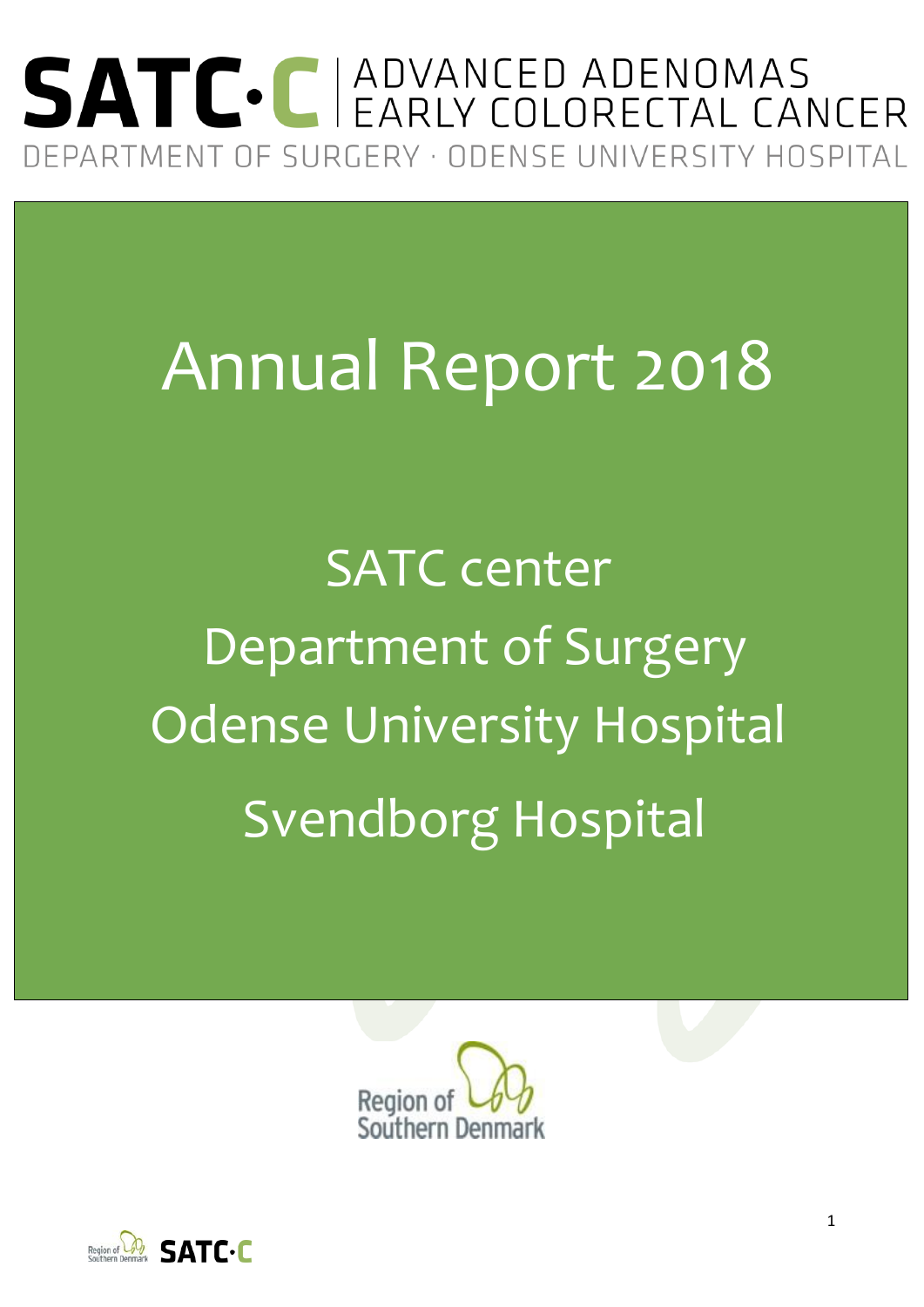#### **Table of contents**



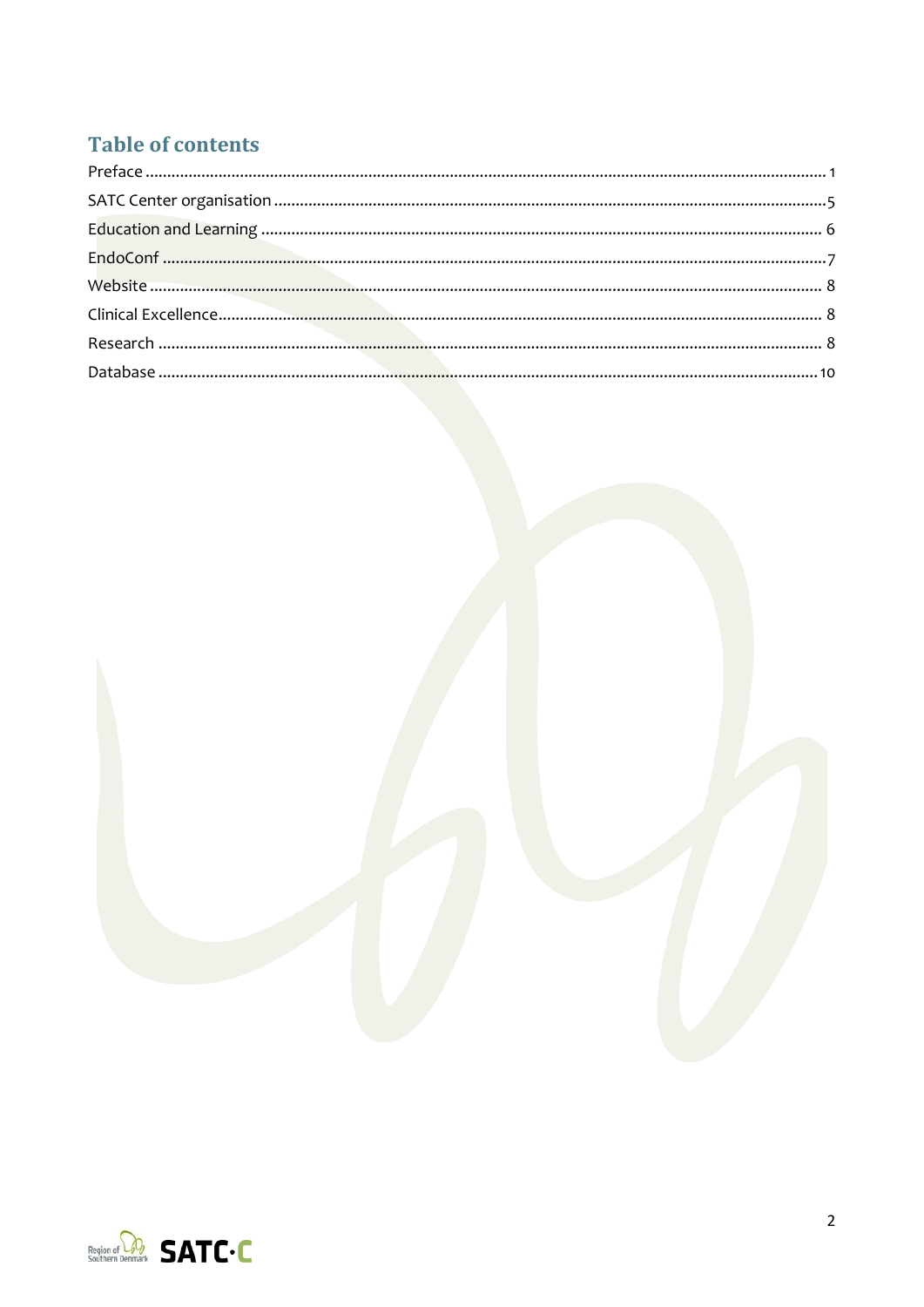### Preface

#### **The SATC Center, Department of Surgery, OUH**

The SATC Center (SATCC) is embedded in the unit for Neoplastic Colorectal Research, Department of Surgery, Odense Universityhospital, Svendborg Hospital. It has undergone a rapid development during the first four years of its lifetime. Thus, 2018 became a year for consolidation, but also for further development in the areas described at its foundation i.e. development of a "National Reference Centre" for advanced adenomas and early colorectal cancer (in Danish: Store Adenomer og Tidlige Cancere i Colon og rectum" – SATC). The activities are described as:



#### Learning and Education:

The primary purpose of the learning center is to achieve a uniform and high-level standard for treatment of advanced adenomas and early colorectal cancer in the Region of Southern Denmark. Consistent application of the state-of-the-art treatment principles throughout the region could reduce the number of major surgical procedures significantly. Achieving the full clinical gain of recent years' breakthroughs requires intensive efforts to make the guidelines generally known and to increase the number of endoscopists trained in Endoscopic Mucosa Resection (EMR). This is a prerequisite for spreading the principles and competences regionally on a voluntary basis. Furthermore, it is in everybody's interest to develop the methods for a further expansion of the indication areas for organpreserving treatment

Three new courses were introduced:

- 1. Endoscopic Mucosa Resection (EMR); Module 1 (The fundamentals) concerning management of early, small colorectal cancers and advanced polyps was launched October 2018.
- 2. The advanced EMR course, Module 2 took place February 2019.
- 3. Professional Communication; intensive and dedicated education in the field of patient communication and nursing care of colorectal cancer patients.

All three courses were fully booked and the evaluation was very positive. All three courses will be repeated on a regular basis.

Besides hosting the courses on location in Svendborg, we delivered several presentations at meetings both in Denmark and abroad, promoting the SATCC and its field of interest.

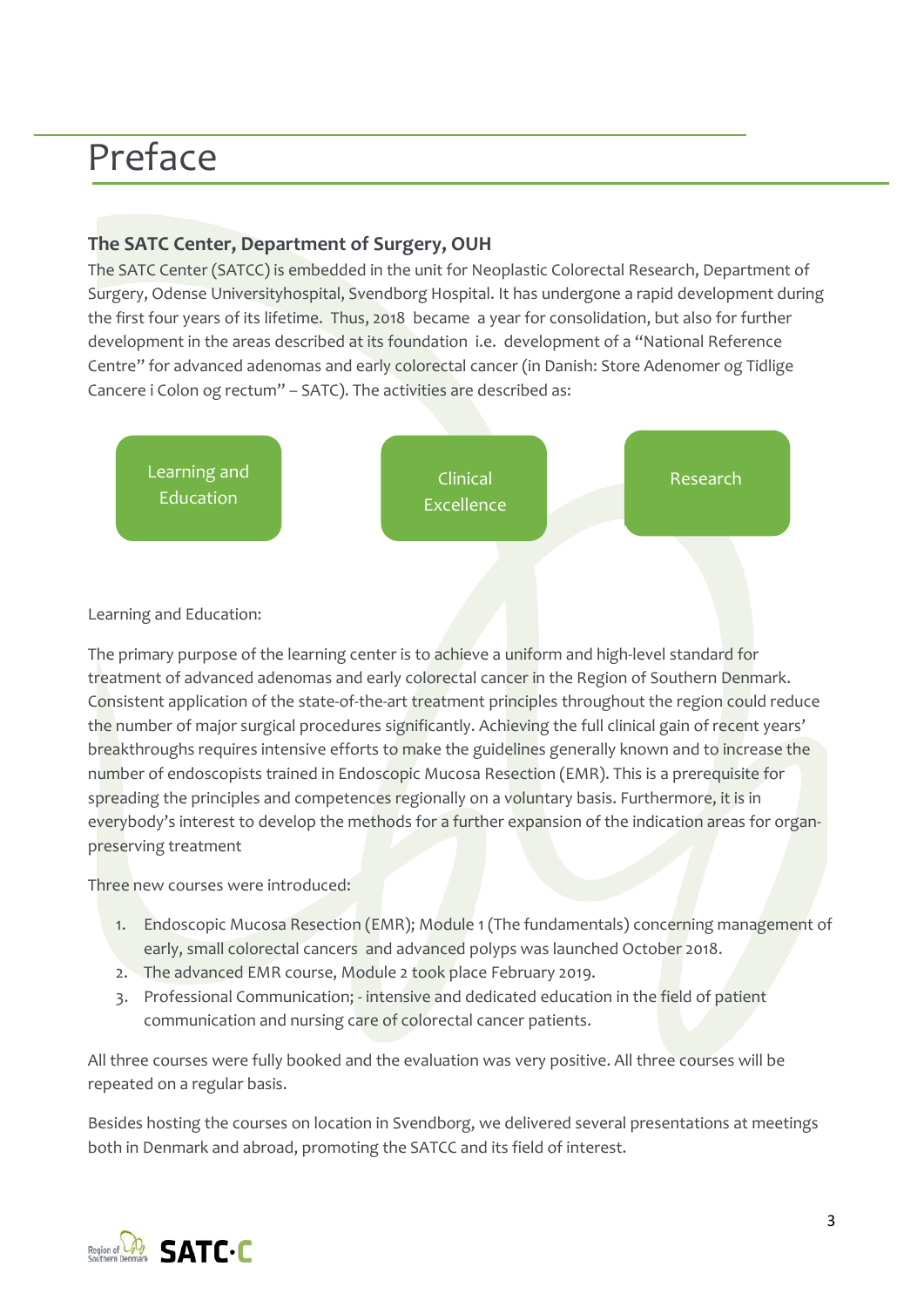Clinical Excellence:

Database hosting is a natural element of continuous quality improvement of clinical activity and significant efforts were invested in the updating of the EMR - ESD and TEM Database. The aim is to include new parameters necessary for further advancement and updating of the quality of our clinical activity.

The Endoconf System is our own invention. It enables real time communication as well as, transfer of images and videos from ongoing endoscopies to experts in another hospital in the region for immediate decision and avoidance of repeated colonoscopies by the expert centre. The Endoconf System has been the subject of great interest. Especially endoscopists in private practices expressed their interest in gaining the benefits of a SATCC specialist back up with this endo-videolink. The system and its possible terms of use are under constant development, while implementation is ongoing in the Region of Southern Denmark and actions to reach out to the practitioner colonoscopists are being planned. We anticipated some challenges in setting up a secure, high quality data transfer system for this system and together with the IT department some time was spent solving this to ensure transmissions of steady and sufficient quality.

In April, we had the pleasure of welcoming Professor and Chief Consultant Geerard Lucien Beets – head of the Department of Surgery, Netherlands Cancer Institute, Amsterdam, for his official affiliation with the SATCC as Associate Professor. The official welcome ceremony included a mini-symposium, where he delivered an excellent speech about his research in the area of non-surgical treatment of colorectal cancer, e.g. Watchful Waiting. The SATCC has huge expectations for the collaboration with both our Associate Professors; Professor Beets and Professor Robert J. C. Steele from Dundee.

#### Research:

It has become increasingly difficult to distinguish between the research in our unit, which is SATCC research and which is not. We have previously defined SATCC research as research funded by the SATCC grant, but the external funding of our unit has increased significantly and has amounted to 11.5 mio DKK during the last two years. We have therefore redefined SATCC to include all research in the area of advanced adenomas and early cancers. More than 20 scientific papers have been published in the last two years within this area, two PhD students have submitted their theses for review, and further one student will do so within a few months. Last but not least, three large international clinical trials are under preparation for start in 2019.

**Head of SATC Professor Gunnar Baatrup Head of SATC Consultant Niels Buch**

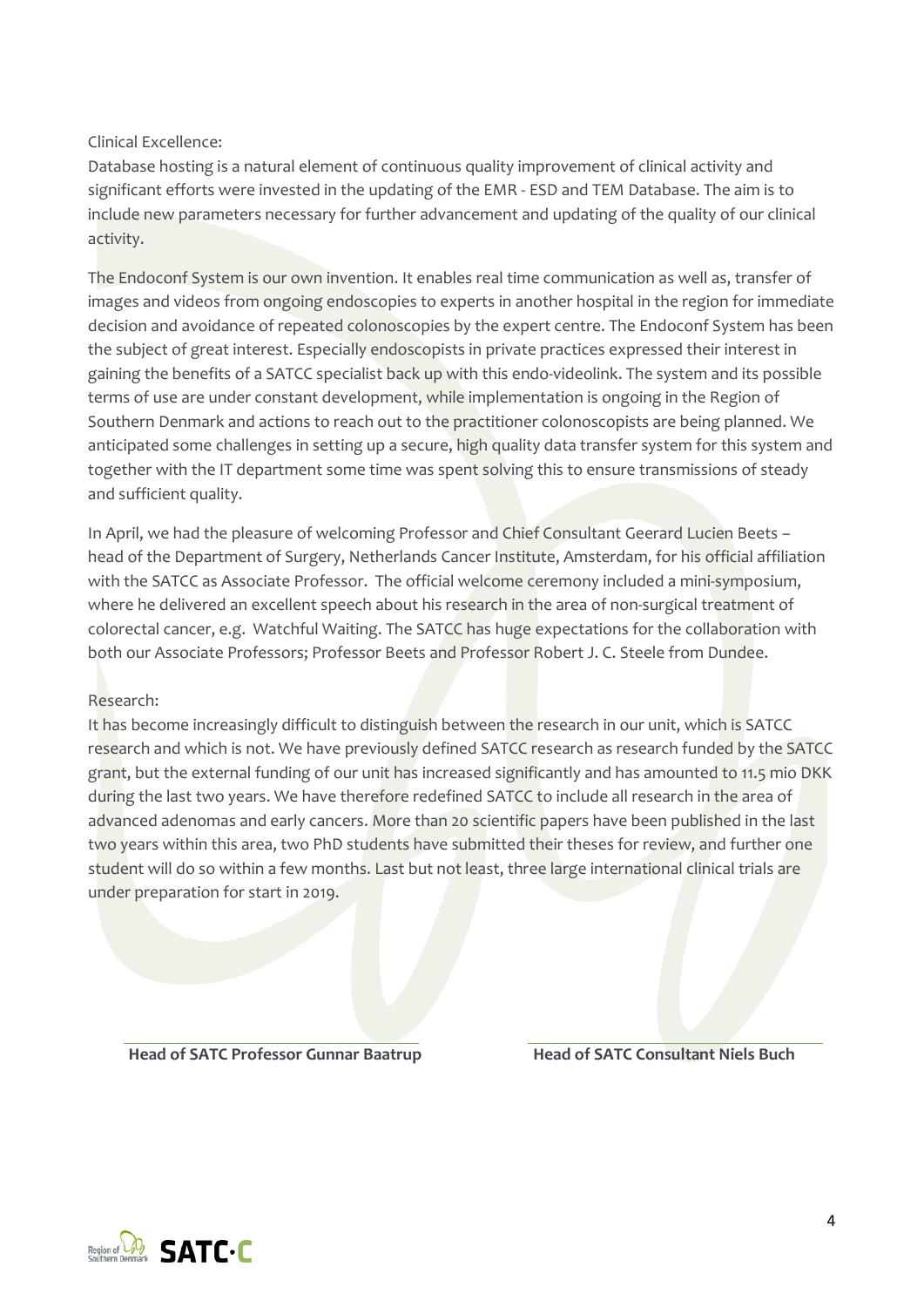### SATC Center Organisation

SATCC is located in the House of Research (Forskningens Hus), Department of Surgery, OUH Svendborg Hospital, Baagøes Allé 15, entrance 41, 5700 Svendborg, Denmark.

#### **Department of Surgery Management**

Executive Consultant Claus Christian Vinther

Head Nurse Susanne Barren

#### **SATCC Secretariat**

Consultant Niels Buch, Head of Centre

Professor Gunnar Baatrup, Director of Research

Education Secretary and Responsible for Communication Lene von Fintel Sostack

Staff Doctor Anders Høgh

Project Nurse Anja Wulle

Project Nurse Mette Lundwald Rasmussen

Student Assistant Nishaja Velmurugan

#### **External Advisors**

External advisors are employed by the SATCC in order to benefit from sparring and assistance on an international top level in advanced adenomas and early cancers. Together with the other employees in the SATCC, the advisors' primary task is to ensure the high professional quality in the provided courses, as well as to give presentations. The advisors are experts in their respective fields.

Senior Advisors: Professor Neil Borley, Cheltenham General Hospital, UK and Professor Deirdre McNamara, Trinity College, Dublin.

Advisors: Radiologist Søren Rafaelsen, Vejle Hospital and Professor Ismail Gögenur, Zealand University Hospital.

The advisors have helped us to ensure the level of excellence.

#### Regional Working Group

A regional working group, consisting of specialist doctors from each of the specialist units in the region's other hospitals, has been formed. The working group's task is to pave the way for regional prioritisation and coordination of the centre's activities, including the preparation of education programmes/concepts.

Executive Consultant Claus Christian Vinther heads the working group, which is assisted by the secretariat.

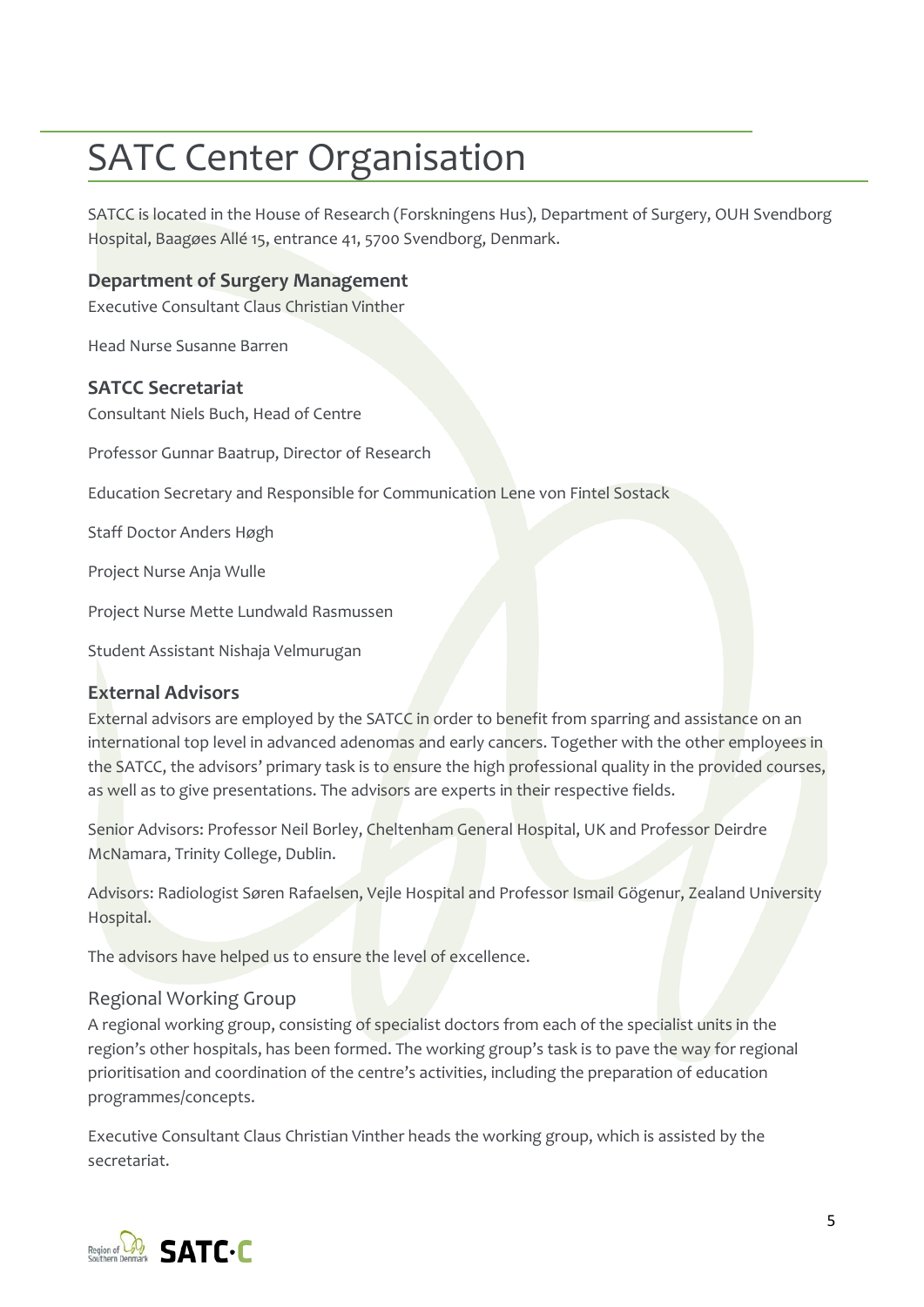#### Advisory Board

Additionally, the centre has an Advisory Board, which provides advice and sparring on visions, strategies, and professional matters within the core area. Members of the Advisory Board:

Claus Duedal Pedersen, Chief Consultant, Dept. of Clinical Development, OUH University Hospital, Svendborg Hospital.

Birger Endreseth, Trondheim, Surgical Clinic, St. Olav's Hospital, Norway.

Deidre Mc Namara, Associate Professor, Head of dept. Clinical Medicine, Tallaght Hospital,Trinity College Dublin.

Professor Regina Beets-Tan, Dept. of Radiology, The Netherlands Cancer Institute, Amsterdam.

### Activity 1: SATCC Education and Learning

Again this year, we have held courses for both doctors and nurses. Thanks to the grant, employees of the Region of Southern Denmark are exempted from the course fee.

We started out the year with a new addition to our palette of courses.

"Communicating with the cancer patient" is an intensive course with only 10 participants. The course takes theories as a starting point, but the participants also work with actors and act out an actual situation for the group. This means that the intensity of the course is key.

The course "Endoscopic Resection of Colorectal Neoplasia-Module 1: The Fundamentals" was also held for the first time, where endoscopists from home and abroad shared a day full of theory, but also hands on workshops.

In continuation of the first module 1, we will offer a module 2 in 2019, a two-day course that prepares endoscopists to overcome challenges, gain confidence, and demonstrate their "readiness" to perform EMR. The course is designed to specifically teach standardised knowledge and motor skills in colo-rectal EMR. Enrollees will participate in a half-day of detailed introduction to EMR and a one-day of intensive, standardised, hands-on training.

For the fourth time we host the course "Masterclass in Transanal and Transrecal UltraSonography", where both national and international experts gave lectures in basic anal and rectal anatomy, as well as in diagnostics concerning fistulas, abscesses, sphincter defects, benigne and malignant polyps, and rectal cancer. Furthermore, there were live sessions with endoscopic and ultrasonographic examinations.

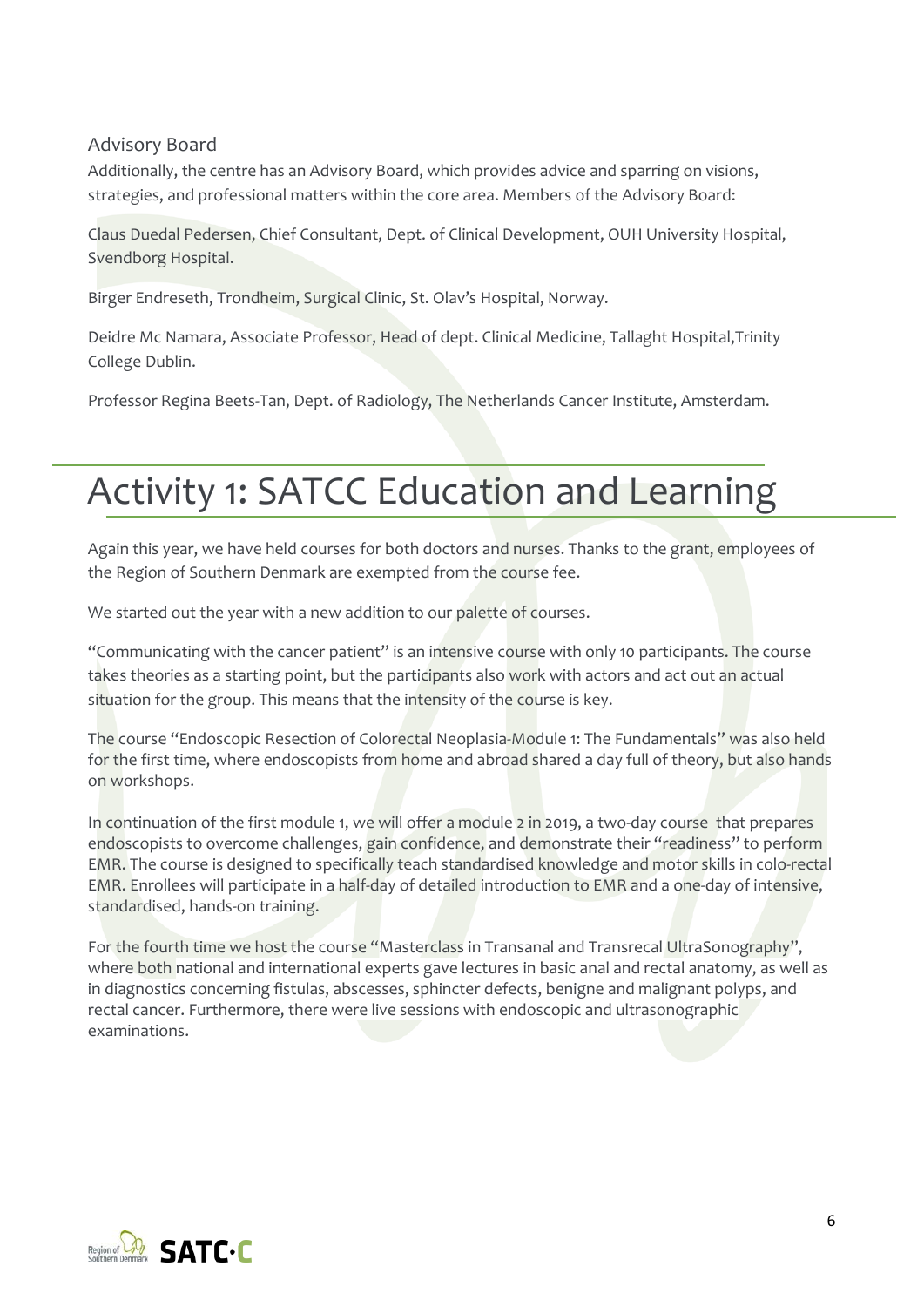#### Courses 2018



**Every second year we host a SATCC Symposium – the next will be in 2019.**

### Activity 2: EndoConf

EndoConf is a real-time audio-video-link system between an endoscopy room and an expert endoscopist on duty.

The audio-video-link carries an audio signal, a video signal from the endoscopy room, and a video signal from the endoscope. Thus, the system enables a live mini-conference between the endoscopist from any of the endoscopy units in the Region of Southern Denmark and an expert endoscopist at Surgical Department A, Odense University Hospital.

EndoConf has been tested to make sure that the quality of image and sound makes it reasonable to give medical advice from the data received on a tablet. Both image and sound received very good ratings in the tests.

We are currently working on a computerised administration system to allocate the calls from the EndoConf unit to the different portable tablets, for the expert surgeon 'on duty'.

An agreement has been established with a partner from the private sector, who will borrow and test the EndoConf system, before acquiring it.

The deployment of the system to the endoscopy units across the Region of Southern Denmark has been delayed due to difficulties in applying the video-call-system. We expect the deployment to take place in autumn 2019.

Furthermore we have looked into and tested the patentability, although with a negative result.

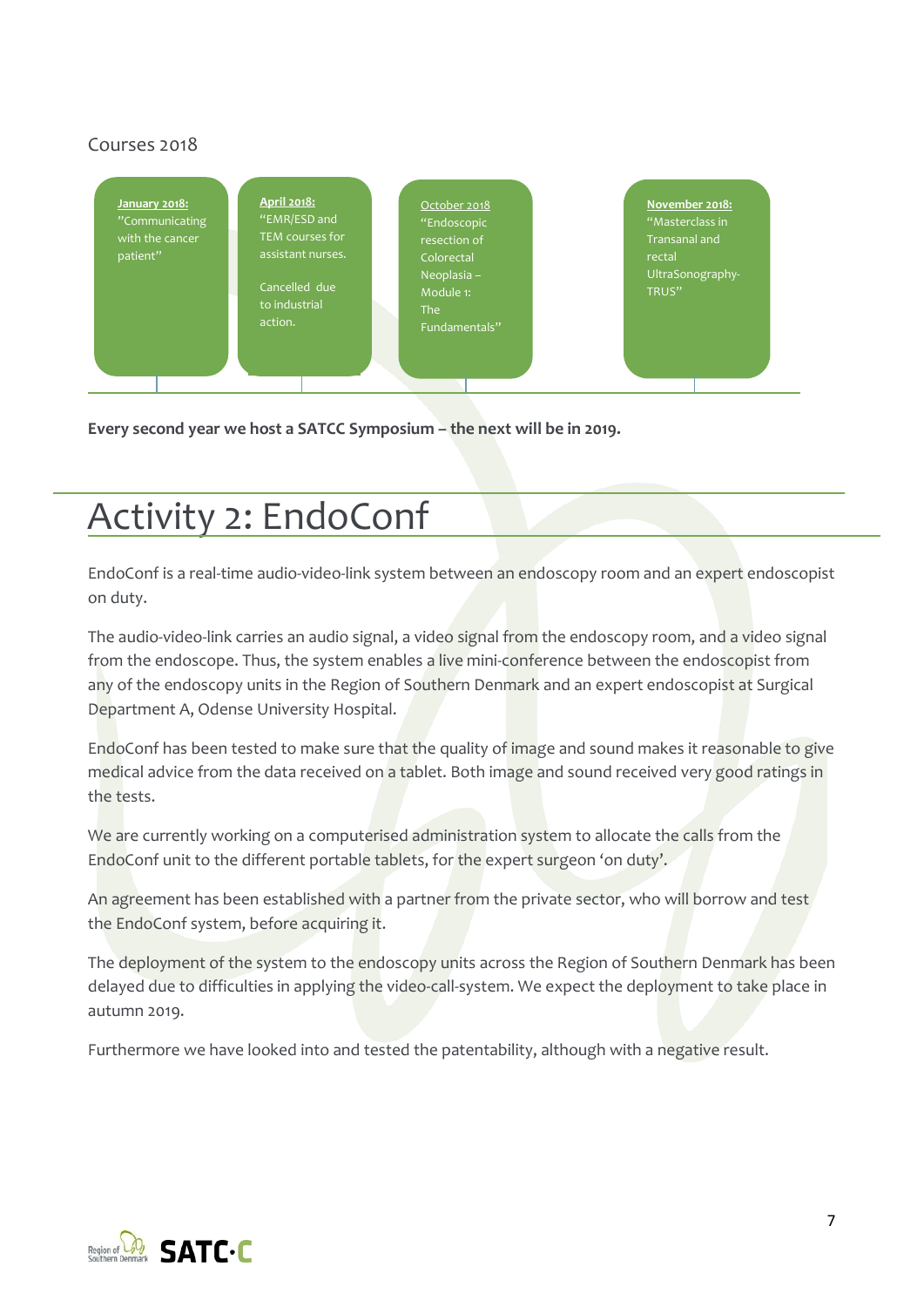### Activity 3: SATCC Website

The website [www.satccenter.com](http://www.satccenter.com/) was launched in March 2018. It is a platform for registration and communication as well as continued development of a network for the participants, who have attended our courses.

After a course has been held, a closed website will be available for the participants, where they can find presentations as well as ask questions directly to the presenters or chairmen. We have had great response to this opportunity.

### Activity 4: SATCC Clinical Excellence

As described above, an accelerated development of the clinical excellence in the Department of Surgery has now been taking place for 3-4 years, since the first grant from the Danish Cancer Society. We have further expanded the tracks that were set out then.

The SATCC grant is not intended to contribute directly to this development, but the SATCC activity depends on a strong professional environment, and the department management (Department of Surgery, OUH) has contributed to strengthening the quality of the clinical activity. On a national level, we are already in the lead concerning activity level, number of dedicated people, and number of publications.

First and foremost, we have upgraded equipment and specialist competences in a group of dedicated doctors and nurses. We are working to organizationally strengthen the endoscopic activity by placing it under the responsibility of a dedicated specialist.

### Activity 5: SATCC Research

The SATCC acts as a principal investigating centre and as a collaboration hub in a number of trials with a main focus on early rectal cancer and significant polyps of the colorectum. The SATCC acts as a national catalyst in a growing area of early detection and organ preserving treatments of the colon and rectum.

The STAR TReC phase 2 trial is an ongoing international randomised study assessing the safety of chemoradiotherapy and adjacent local excision of early cancers in the rectum. The study is about to finish inclusion and is not far from launching the phase 3 trial, incorporating a "patient preference"

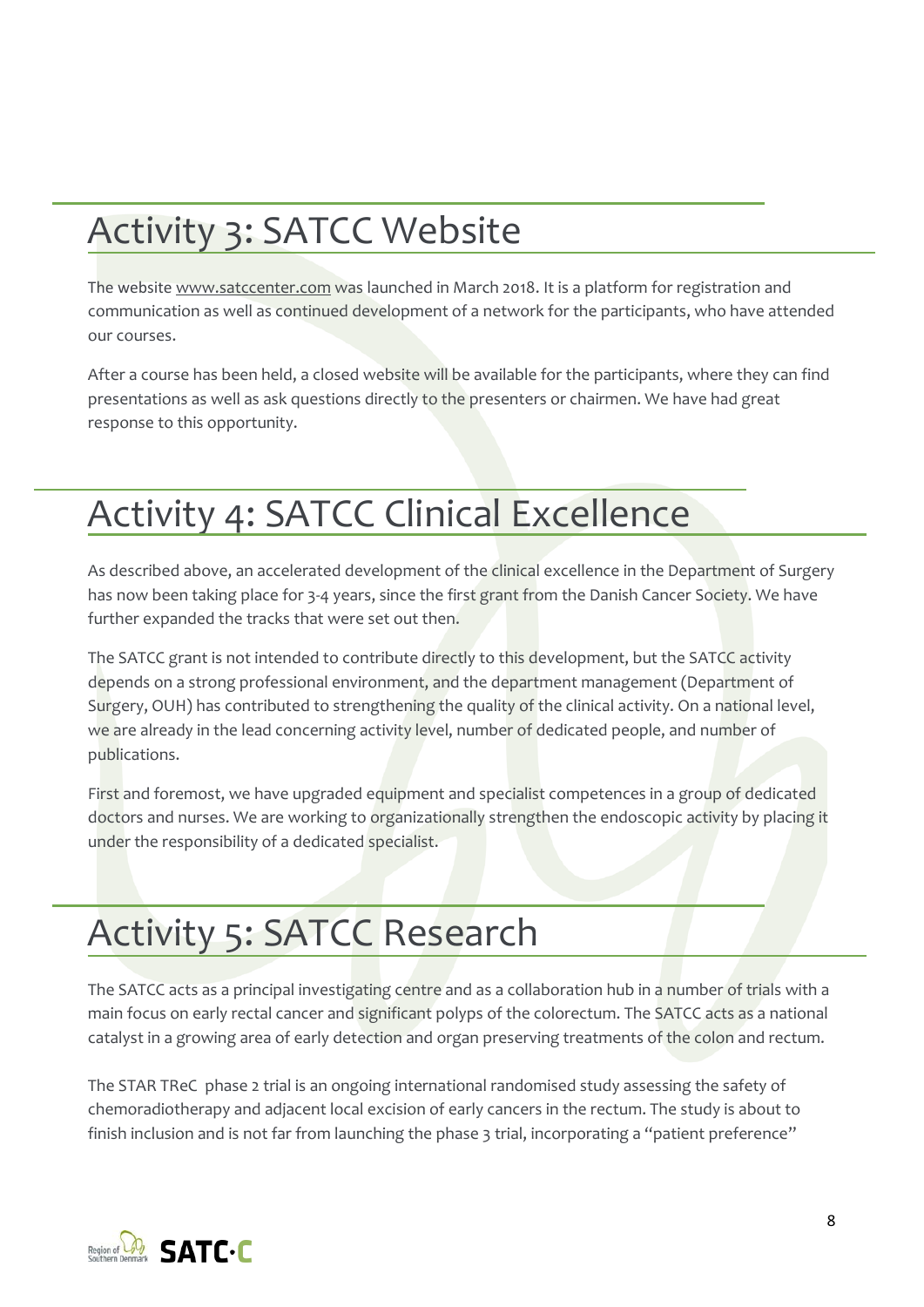design to accommodate and facilitate the patients' wish to sustain their rectum. Interim results are promising.

The project "DETECT" is a study testing the applicability of Dual Energy CT for stage assessment of rectal cancer. Dual energy CT is an advanced radiomic tool aiding the clinicians in tissue differentiation based on unique quantitative measurements. We are testing its accuracy in assessing lymph nodes and tumour regression grade after chemoradiation therapy for rectal cancer to establish a potential route of deferral from major surgery to local excision or an active surveillance based on complete tumour disappearance after chemoradiotherapy.

SATCC is a collaborator of the international watch and wait database, contributing to the very valuable data obtained for rectal cancer patients with a complete disappearance of their rectal cancer after chemoradiotherapy, the so-called "watch and wait" programme.

SATCC is the holder of a large database recording parameters for all local excisions of rectal tumours and endoscopic resections of colonic lesions. Data from the database has resulted in a number of publications and national guidelines to aid in the management of significant polyps and early colorectal cancers.

VORATES is a trial investigating the role of postoperative chemoradiotherapy for locally resected rectal cancers. Evidence is building towards a general ethos of rectal preservation instead of major resections for early rectal cancers. VORATES is a randomized study randomizing between postoperative chemoradiation and active surveillance of locally excised rectal cancer.

Publication activity based on the above counts 10 peer reviewed papers in international journals, approx. 10 papers in the pipeline, as well as 3 national guidelines in the period 2018-2019.

#### **Publications from SATCC 2018:**

Blanes-Vidal, V., et al., *[Capsule endoscopy vs. colonoscopy vs. histopathology in colorectal cancer](https://www.ncbi.nlm.nih.gov/pubmed/?term=Addressing+priority+challenges+in+the+detection+and+assessment+of+colorectal+polyps+from+capsule+endoscopy+and+colonoscopy+in+colorectal+cancer+screening+using+machine+learning)  [screening: matched analyses of polyp size, morphology, and location estimates.](https://www.ncbi.nlm.nih.gov/pubmed/?term=Addressing+priority+challenges+in+the+detection+and+assessment+of+colorectal+polyps+from+capsule+endoscopy+and+colonoscopy+in+colorectal+cancer+screening+using+machine+learning)* Int J Colorectal Dis, 2018. **33**(9): p. 1309-1312.

Buchbjerg, T., et al., *[Increased Rate of Incidental Colorectal Malignant Polyps: A Single-Center](https://www.ncbi.nlm.nih.gov/pubmed/?term=Increased+Rate+of+Incidental+Colorectal+Malignant+Polyps%3A+A+Single-Center+Experience.)  [Experience.](https://www.ncbi.nlm.nih.gov/pubmed/?term=Increased+Rate+of+Incidental+Colorectal+Malignant+Polyps%3A+A+Single-Center+Experience.)* Surg Res Pract, 2018. **2018**: p. 3465931

Buijs, M.M., et al., *[Can coffee or chewing gum decrease transit times in Colon capsule endoscopy?](https://www.ncbi.nlm.nih.gov/pubmed/29940864)  [A randomized controlled trial.](https://www.ncbi.nlm.nih.gov/pubmed/29940864)* BMC Gastroenterol, 2018. **18**(1): p. 95.

Buijs, M.M., et al., *[Intra and inter-observer agreement on polyp detection in colon capsule](https://www.ncbi.nlm.nih.gov/pubmed/?term=Intra+and+inter-observer+agreement+on+polyp+detection+in+colon+capsule+endoscopy+evaluations.)  [endoscopy evaluations.](https://www.ncbi.nlm.nih.gov/pubmed/?term=Intra+and+inter-observer+agreement+on+polyp+detection+in+colon+capsule+endoscopy+evaluations.)* United European Gastroenterol J, 2018. **6**(10): p. 1563-1568